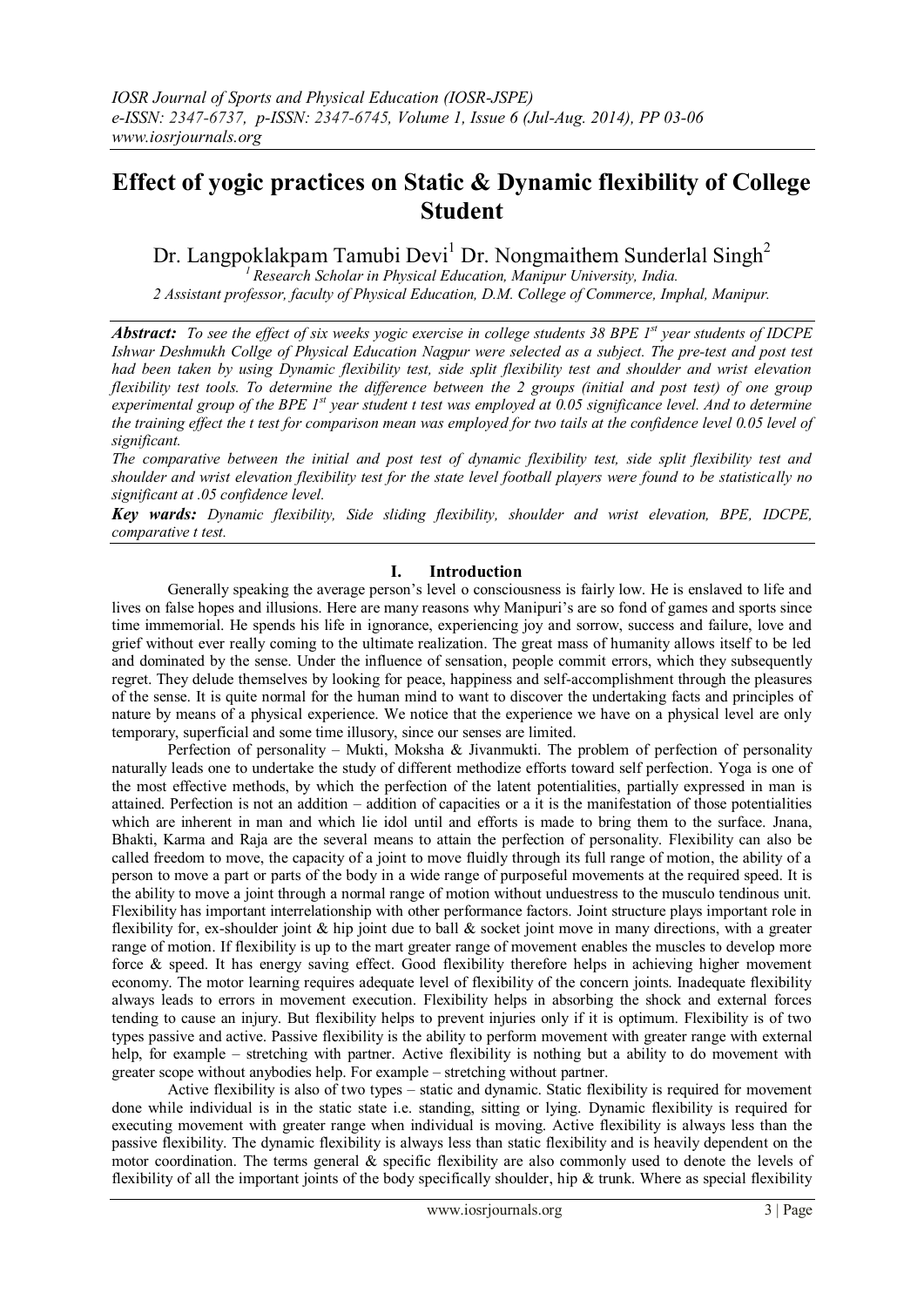is the ability to do movements of a sport with greater range. As stated earlier flexibility is largely depend upon anatomical structure of the joint. The manner in which the bone ends are joined each other basically decides the type of movements possible in the joint. Greater mobility is in ball and socket joint. The elasticity of ligaments can be increased up to some extent by training, but length of the ligaments can"t be change by training. The ligaments give stability to joint. If the length of ligaments increase ligaments remains in stretched state it lower the stability of the joint. Stretchability of the muscle also affects range of movements. The muscle if to regularly stretch tends to get shorter there by restricting the range of movement possible of joint. Stretchability of muscle can be increase by training. Dynamic flexibility is largely depend coordinative ability. Balance between agonists & antagonists muscles is important. Strength is also necessary for degree of flexibility. For range of movement minimum level of strength is essential in antagonist muscles. Flexibility therefore is a very sensitive motor activity factors like a day temperature, muscle temperature, time of the day, emotion, massage, warming up also affect the flexibility. For improvement and development of flexibility starching exercises are used. Methods of doing stretching exercises are as follows: -

- 1. Ballistic method This is the oldest method of stretching. In this method joint is stretched rhythmically to its maximum range, with swing movement, ballistic means swing movement. This method is very effective but having risk of injuries, due to over stretching sometime. This method is most effective for developing dynamic flexibility.
- 2. Slow stretch and hold method In this method is stretched to the maximum limit with slow rate. For best results the joints must be held in the static state for maximum 3-8 seconds. This method is very effective for improving passive flexibility.
- 3. Post iso metric stretch method In this method a muscle is first contracted iso-metrically for 6-7 sec. The isometric contraction should be maximal. After this muscle is gradually stretched to its maximum limit and is held in the position for 8-10 sec. this procedures is to be repeated 4-8 times for each muscle group.

Greenwhich and O Nail found gradual declines in the flexibility from age 6 to 12 and then increase through age 18. Hupprich and Sigerseth in their investigation of group of girls 9 to 15 years of age reported that there was a trend towards decreasing shoulder, knee and hip flexion from ages 12 through 15. Flexibility can be developed at any age given the appropriate training, however, the rate of improvement will not be the same at every age, nor will the potential for improvement.

Asanas – Means and measure of flexibility: - The asanas Yogic postures have a long history. According to ancient Hindu tradition, God shiva is said to have demonstrated 8,400,000 asanas – as many as there are living species to enable man to keep his body in perfect health so that he could attain highest level of his spiritual development. In Shiva Samhita 84 postures have been mention while in second upadesh 32 postures are described. In fact near about 20-25 asanas practiced are required to maintain & reestablish perfect health. Asanas along with pranayam, Bandha, Mudra are very good for health. Not only they give exercise to external also provides unique exercises to the internal organs. Yoga stretching and relaxation are beneficial to the sports man. The concept of yoga stretching has already been widely accepted by the western world. Yoga stretching contributes to gain flexibility, which increase quickness, jumping ability and suppleness. Another benefit from yoga stretching is it helps the muscles to get back to the relaxed condition within minute after a vigorous competition.

**Statement of problem:** The problem is stated as follows, "Effect of yogic practices on static & Dynamic flexibility of college Students."

**Objective of the Study:** objective of this study was stated as follows –

- 1. To find the effect of yogic practices on flexibility.
- 2. To find out the comparative picture of effect of yogic practice on static & dynamic flexibility.
- 3. To find the effect yogic practices on ball and socket & trunk joint.

## **II. Methodology:**

**Selection of Subject** – this study was carried out on the students of Ishwar Deshmukh Collge of Physical Education Nagpur. Student of BPE 1<sup>st</sup> year class were selected for this study. Previously it was decided to conduct the experiment on 20 students. This year 38 students have taken admission for BPE 1<sup>st</sup> year class. When researcher elaborated and informed them about this project and selection procedure of the students all were keen to take part actively. BPE 1<sup>st</sup> year students being fresher in the field of physical education have lot of enthusiasm about the various activities of physical education. To acknowledge there enthusiasm and activeness researcher, instead of selecting the students, decided to take all students, 38 in all, as a subject for this investigation. Out of 38 students 5 were girls students and 33 were boys. Their average age was 20 years ranging from 18 to 26 years. This sample is heterogeneous as far as cultural & professional background is concerned. These students are from different state like H.P, M.S, Gujarat, Orissa, Jharkhand, MP, J & K etc. Two students are foreign from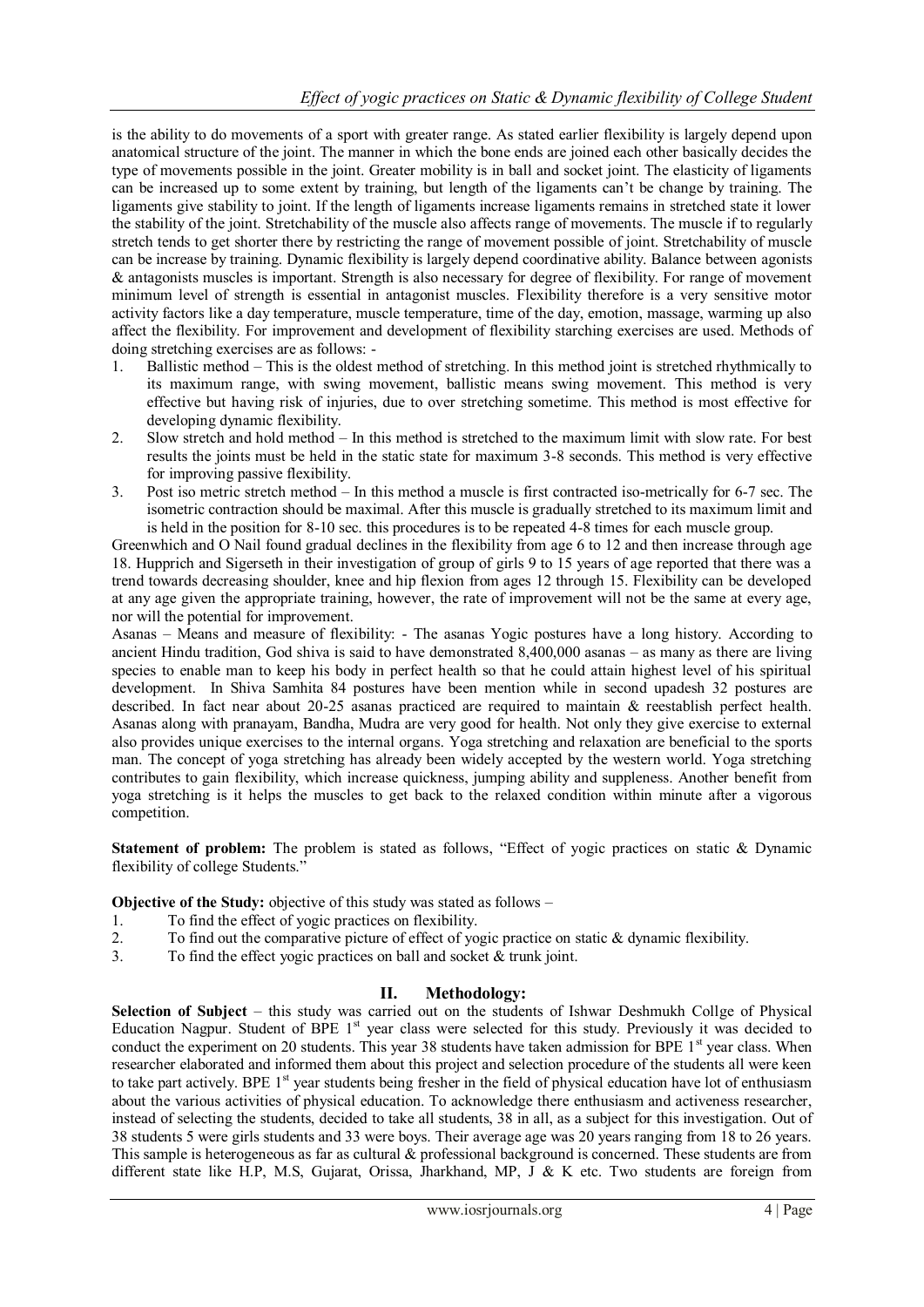Maurisas. Most of the students play different games & participated in different tournaments. All students were willing to take active part in the project and also assured to maintain regularity, health and discipline in the class.

**Experimental Design** – The single group design was applied for this study because purpose of this study was to determine the effect of one experimental factor from a particular situation.

Test of flexibility – The purpose of this investigation was to examine the effect of yogic practices on the flexibility. The investigator also decided to see the effect of yogic practices on both the types of flexibility i.e. static & dynamic. To delimit the scope of the problem investigator examined the effect of yogic practices on few major joints i.e. shoulder, hip & trunk. Following test were selected and administrated to judge the degree of flexibility. 1. Side Splits test. 2. Shoulder and wrist elevation test. 3. Dynamic flexibility test, were selected as tools to collect the data to judge the degree of flexibility.

#### **Admission of test –**

**Initial test** – all the 38 students of BPE  $1<sup>st</sup>$  year class who were selected as a subjects were given three flexibility tests given below –

- 1. Side Splits test.
- 2. Shoulder and wrist elevation test.
- 3. Dynamic flexibility test

Were selected  $\&$  administered to judge the flexibility of the students. To see the effect of yogic practices on flexibility twelve asanas including shavasanas were selected for the yogic training programme. as the students were fresher in the field of physical education, they were not acquainted with the knowledge and techniques of asanas. Hence researcher conducted one week basic education programme of asanas for the students. Prior to administration of test they were given demonstration & information about flexibility test. They were also allowed to take trial if they desire. They were given 10-15 minute times for personal warm up.

**Final test** – After completion of 6 weeks yogic practice programme post test (final test) was conducted on flexibility both static & Dynamic as mentioned in initial test. To determine the difference between the 2 groups (initial and post test) to determine the training effect the t test for comparison mean was employed for two tails at the confidence level 0.05 level of significant.

**III. Result: Table no.1 Side split test of flexibility score**

| <i>c</i> vel                                            | Initial test score of students |       |             | Final test score of students |  |
|---------------------------------------------------------|--------------------------------|-------|-------------|------------------------------|--|
|                                                         | <b>Boys</b>                    | Girls | <b>Boys</b> | Girls                        |  |
| Advance (3-0) Boys                                      |                                |       |             |                              |  |
| Advance intermediate $(8-3 \frac{1}{4})$                |                                |       |             |                              |  |
| Intermediate $(17 \frac{1}{2} - 8 \frac{1}{4})$         | 29                             |       | 30          |                              |  |
| Advance Beginner (22 $\frac{1}{2}$ - 17 $\frac{3}{4}$ ) |                                |       |             |                              |  |
| Beginner (Above $-22\frac{3}{4}$ )                      |                                |       |             |                              |  |
| Total                                                   | 33                             |       | 33          | 05                           |  |

**Note: -** classification of girl students was done as per their norms.

The above table indicates the initial and final test score of side split test of flexibility. Out of 33 boys 29 could score intermediate level score and in rest of the categories one student each. Out of 5 girls students 4 scored intermediate level score and one advanced intermediate level score. It shows that in both boys and girls maximum students are of intermediate level in side split test of flexibility. After 6 weeks of yogic practice training when the final test was conducted out of 33 boys students 30 scored intermediate level where as out of five girls 4 girls students scored intermediate level rank. It shows that there is no much more improvement in the side splits test score of flexibility after 6 weeks yogic training programme.

| Table no. 2 't' test for side splits test of flexibility |  |  |  |  |  |  |
|----------------------------------------------------------|--|--|--|--|--|--|
|                                                          |  |  |  |  |  |  |

| $\mathbf{1}_{\mathbf{u}}$ and $\mathbf{1}_{\mathbf{v}}$ and $\mathbf{1}_{\mathbf{v}}$ are space of $\mathbf{1}_{\mathbf{v}}$ and $\mathbf{1}_{\mathbf{v}}$ |                |      |         |  |
|------------------------------------------------------------------------------------------------------------------------------------------------------------|----------------|------|---------|--|
| Test                                                                                                                                                       | Mean           | SD   | 6.17    |  |
| Initial test                                                                                                                                               | 227<br>بر د… ∟ | 8.63 | $0.19*$ |  |
| Final test                                                                                                                                                 | 1.07           | 9.64 |         |  |
|                                                                                                                                                            |                |      |         |  |

\*not significant

Table no. 2 indicates the mean difference is 0.40 with 't' value 0.19 which is not statically significant. it shows that there is no immediate effect of yogic practice on flexibility in general and hip joint in particular, but the trend of improvement is there.